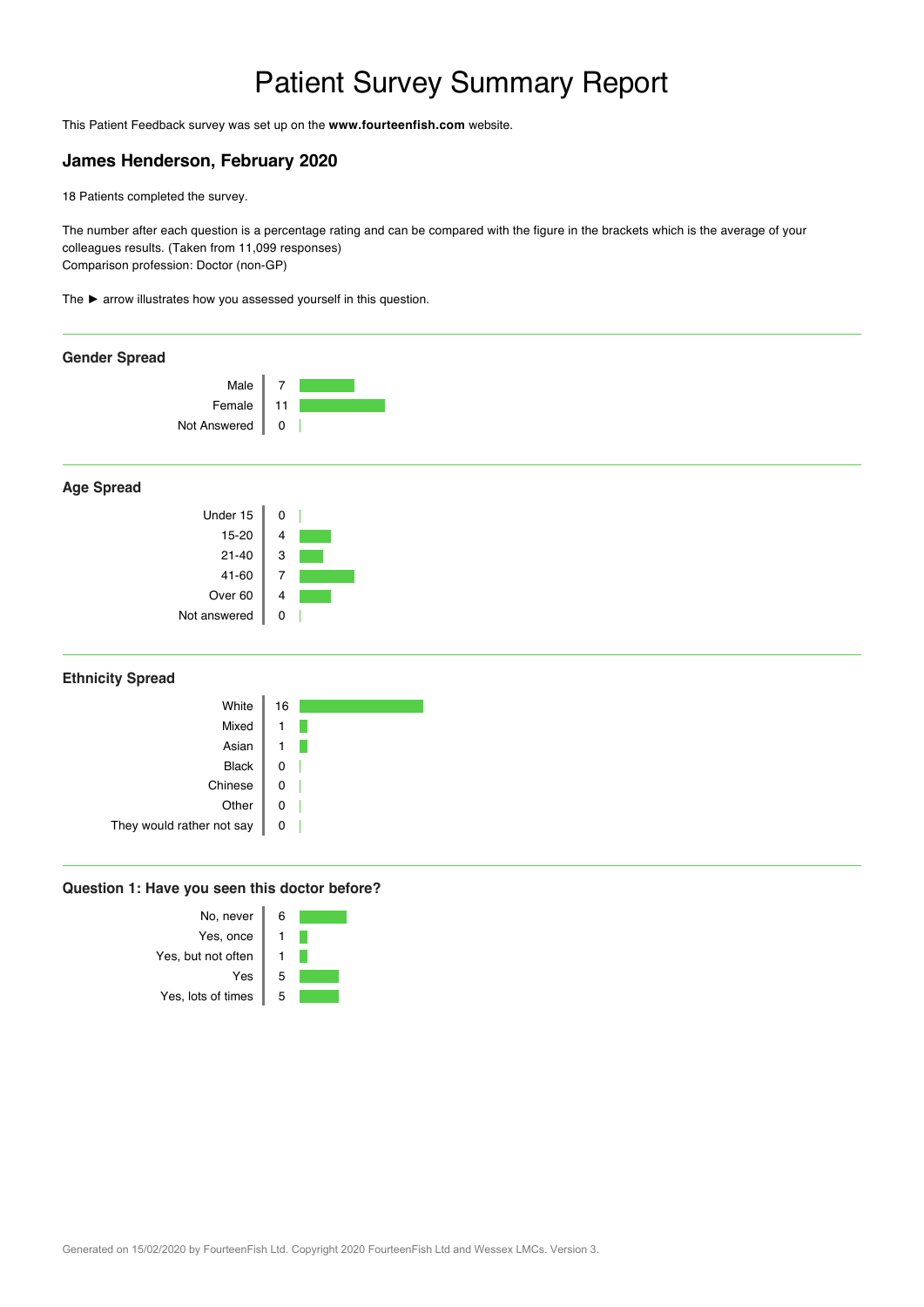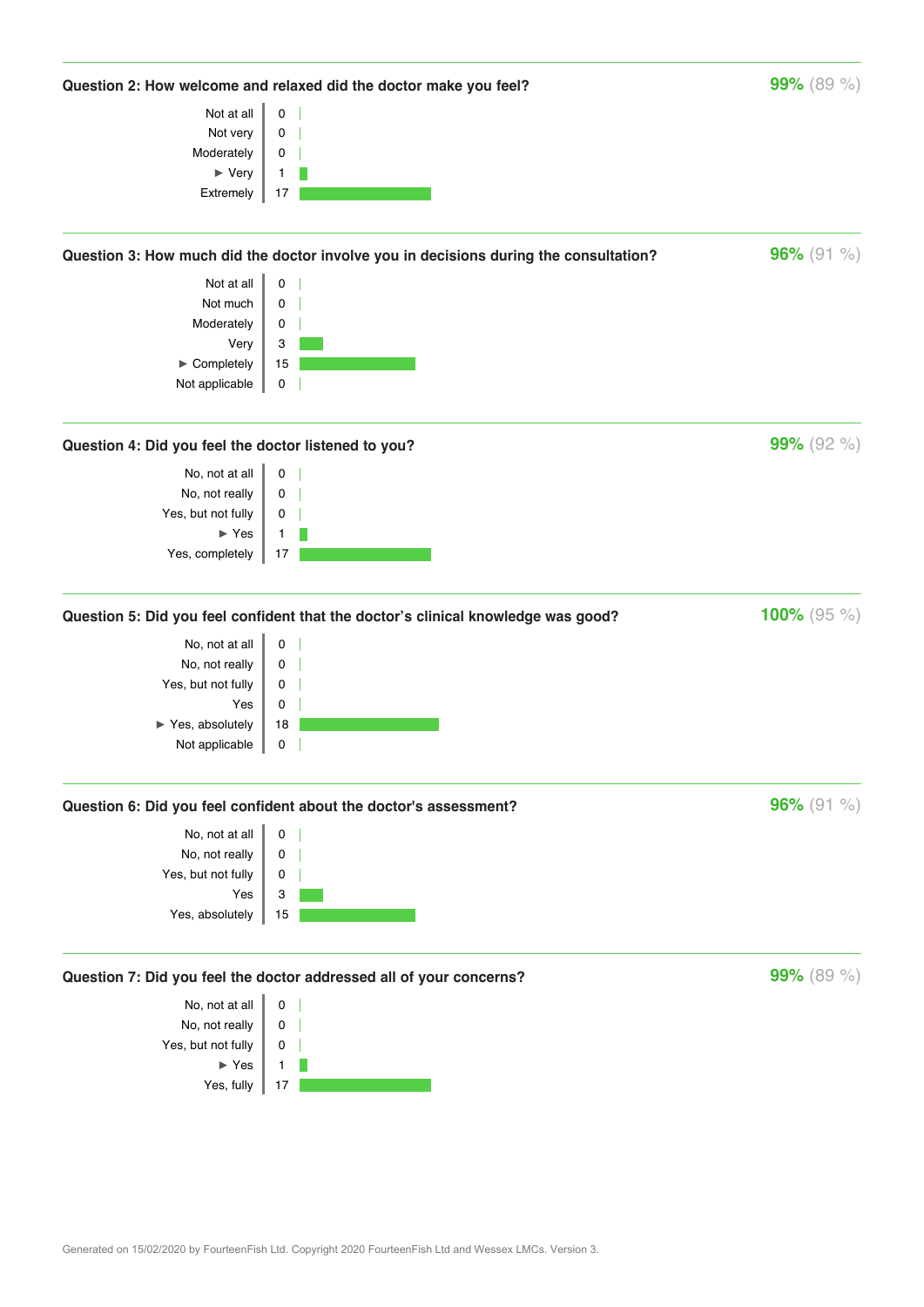

Very caring and considerate doctor Please thank him for his excellent care Professional, friendly